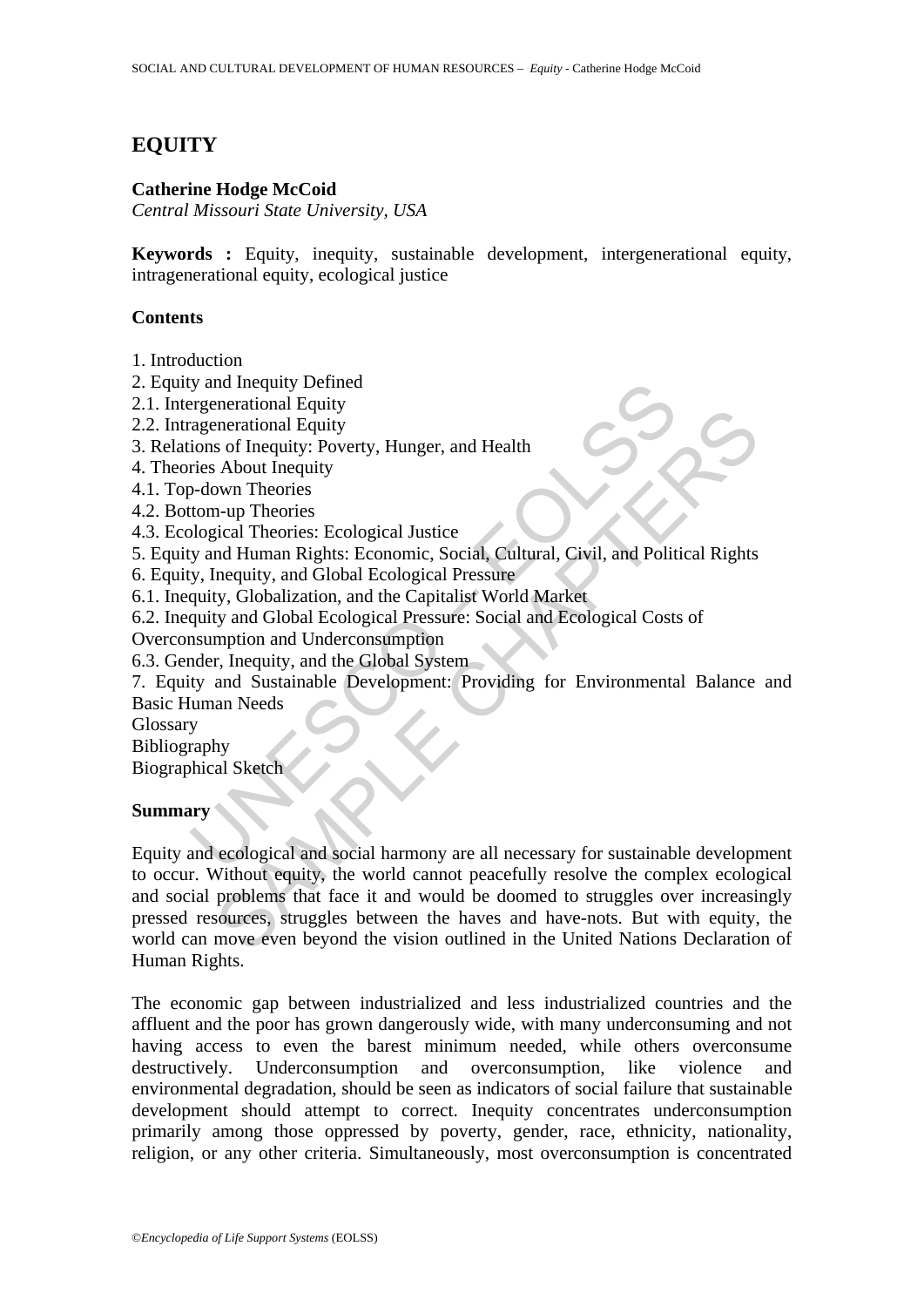among the world's affluent: in the wealthiest countries and regions and among the elites all over the world. Overconsumption and underconsumption are inherently linked in the global capitalist system. In a closed and interdependent system, the overconsumption of the few is only possible by the underconsumption of the many, for if all overconsumed like the rich, the system would quickly exhaust the earth's capacity to sustain life.

To counter these destructive patterns, progress has to be defined in terms of providing a healthy, ecological foundation for everyone rather than in terms of increasing profits for the wealthy. Sustainable development has to implement social changes that help to bridge the growing gap between the affluent and the poor and build a sustainable future for all. Such ecological justice solutions have to involve not just appropriate technology, but social processes that effectively involve people from both the bottom-up and the top-down in developing solutions that benefit them all as well as future generations.

and processes that enectrively invoive people non both the both<br>In in developing solutions that benefit them all as well as future governing methods would consider the monetary price of ineq<br>ings as hunger, malnutrition, h Example methods would consider the monetary price of inequity as ses<br>as hanger, malautrition, high infant mortality, poverty, the high uss<br>nemployment, inadequate education, or violence. However, mone<br>alone is inadequate f Helpful accounting methods would consider the monetary price of inequity as seen in such things as hunger, malnutrition, high infant mortality, poverty, the high use of prisons, unemployment, inadequate education, or violence. However, monetary accounting alone is inadequate for judging sustainable development. Instead, setting a range of standards for quality of life would be useful, a range of minimum and maximum standards. Minimum standards for the quality of life, including plans to fulfill basic needs or sustainable livelihoods for all, is a foundation on which equity can be built. But building that foundation also requires setting maximum standards, standards that would help in eliminating such things as overconsumption, pollution, excessive accumulation of capital in the hands of a few, and would encourage local production using local resources for local needs.

#### **1. Introduction**

Equity and ecological and social harmony are interrelated. They are all necessary for sustainable development, this volume's focus, to occur. Without equity, the world cannot peacefully resolve the complex ecological and social problems that face it and would be doomed to struggles over increasingly pressed resources, struggles between the haves and have-nots. Already the economic gap between industrialized and less industrialized countries and the affluent and the poor has grown dangerously wide, with many not having access to even the barest minimum needed. Equity is an essential ingredient for developing the economic and social foundation that all need while also developing ecological harmony.

## **2. Equity and Inequity Defined**

Equity is that which is fair and just, while inequity is unfairness and injustice. Both equity and inequity are created socially and exist in higher or lower degrees depending on how society is organized. Consequently, equity can be deliberately increased and inequity can be reduced through the promotion of sustainable development. As used in this volume, there are two major principles of equity that are basic to sustainable development: (1) intergenerational equity, and (2) and intragenerational equity.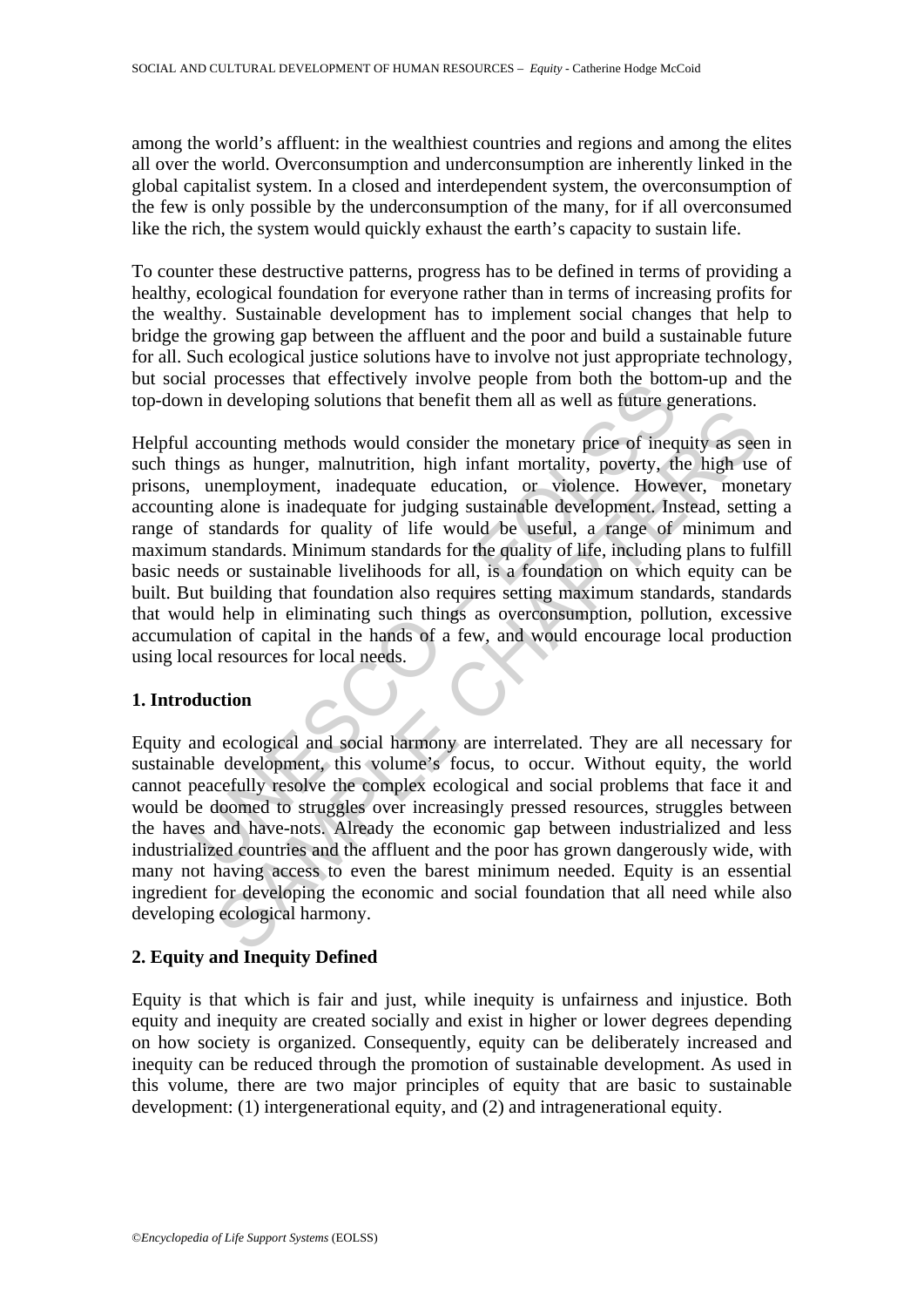#### **2.1. Intergenerational Equity**

Intergenerational equity means that each generation thinks in terms of future generations' needs and that the present generation acts in ways that do not endanger future generations. This is a principle that asks people to consider the consequences of their individual and group actions in the long term, rather than simply in terms of the present or short term. This requires considering the long-term ecological and social consequences of present patterns, for both unbalanced ecological and social patterns can endanger future generations. For example, pollution not only affects living people, it can affect their descendants, such as by causing genetic defects that are passed on to future generations. Similarly, inadequate wages, food, water, shelter, and health care affect not only the present but future generations, such as seen when malnutrition causes brain damage in developing fetuses, or in growing children. Intergenerational equity requires actions and policies that consider long-term social and ecological consequences of behavior and programs.

#### **2.2. Intragenerational Equity**

exercitations. Similarly, inacteduate wages, bood, water, sincerial<br>of only the present but future generations, such as seen when male<br>amage in developing fetuses, or in growing children. Intergene<br>actions and policies tha ingle in developing fetuses, or in growing children. Intergenerational equitions and policies that consider long-term social and ecological consequent and programs.<br> **Exercution** and programs.<br> **Exercution Equity**<br>
ple of The principle of intragenerational equity recognizes that all people are related to each other and need to share the planet as a "commons" for the benefit of all. Whether they are in different regions of the world, in different groups within regions, in different social classes or other diverse groups, this principle recognizes that all people are entitled to an adequate share. In promoting sustainable development, intragenerational equity should lead to policies aimed at ensuring that the basic needs of everyone are met, that no one is allowed to fall below the minimum needed for a healthy quality of life. These efforts should include reducing the material and social gaps between the privileged and the oppressed by developing ways to meet both the physiological needs of food, shelter, clothing, and health care and the social needs of respecting and loving individuals. Through a commitment to ending the wasteful and destructive use of the environment and social resources, the principle of intragenerational equity not only promotes respect for the human rights of all, it supports the conservation and development of the creative energies of all.

#### **3. Relations of Inequity: Poverty, Hunger, and Health**

Discussions of equity necessarily involve transforming the interconnected relations of inequity dividing people on this planet. These relations of inequity are rooted in the existing social fabric through which people relate to each other. Major relations of inequity today are complexly interwoven economic, power, and other social patterns. Unendurable poverty exists side by side on the planet with the greatest wealth that has ever been accumulated. At the same time, people are being tortured, maimed, killed, persecuted, and otherwise abused in horrendous numbers, while other areas have made great strides in human or civil rights. Hunger itself is an abuse of basic human rights, growing out of these relations of inequity: the unequal economic, power, and other social relations that cut across the globe from North to South, through class, gender, ethnic, and other divisions.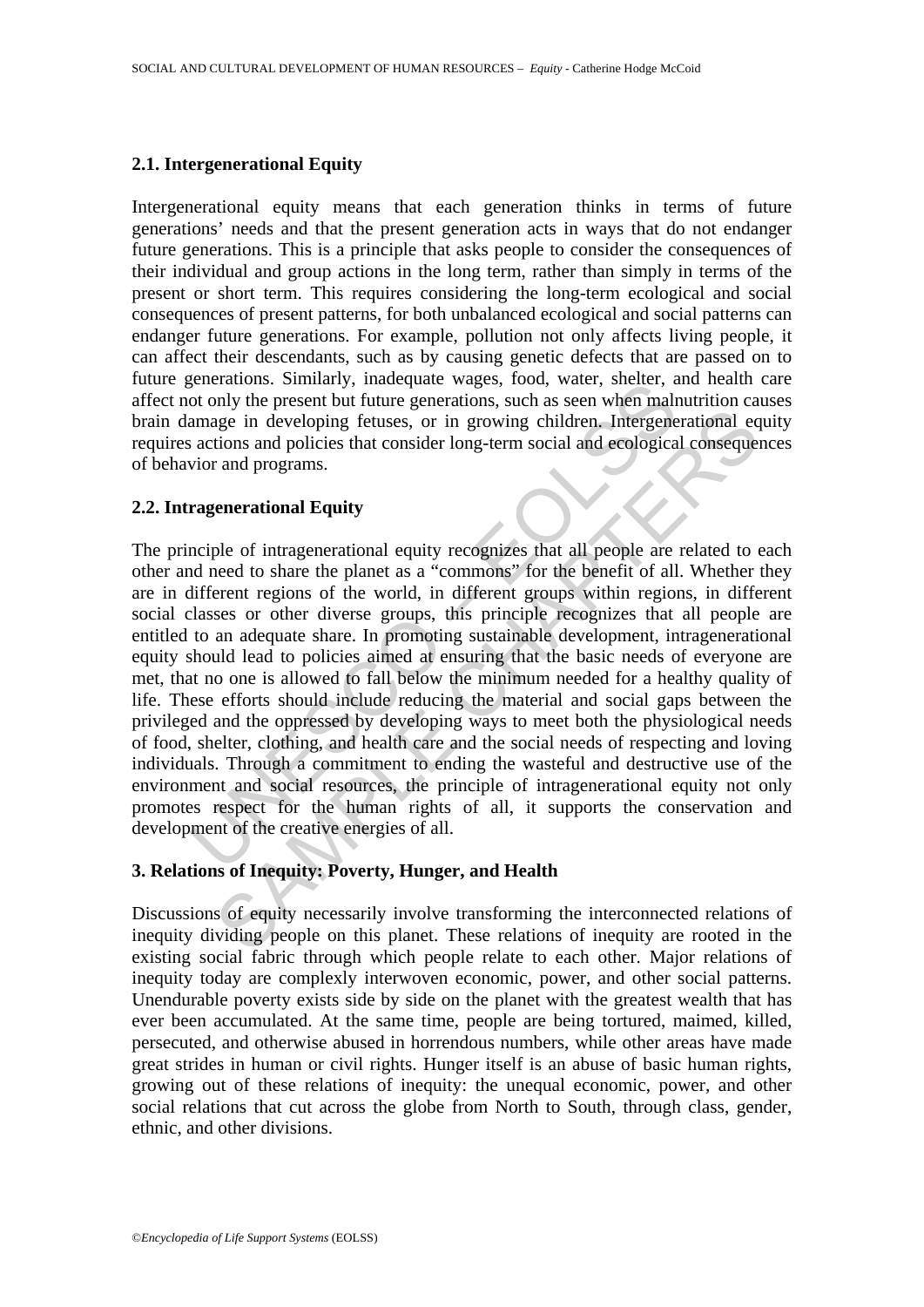Poverty is a major factor causing hunger and disease, and the United Nations has designated 1997 through 2006 the First United Nations Decade for the Eradication of Poverty, making eradicating poverty "an ethical, social, political and economic imperative of humankind" (General Assembly resolution 51/178, December 1996). Imperative actions targeted by the UN include promoting such things as access to sustainable livelihoods and productive resources, universal access to basic social services, social systems for those who cannot support themselves, empowerment of the poor, addressing the disproportionate impact of poverty on women, and improving international cooperation to eliminate poverty.

The gap between the rich and poor in the world is vast and growing. Some estimates put the percentage of people living in poverty in the world at 20%. That means that one person in five on the planet lives in conditions that cannot adequately sustain them. Over 1 billion people (out of a total of approximately 6 billion) do not receive adequate resources for a healthy life. Many more people are struggling to overcome tremendous obstacles simply to feed themselves and their children, while others have much more than they need. For example, the 100 richest people in the world are estimated to have as much wealth as the 1.5 billion poorest people.

As Figure 1 shows, the poorest half of the world had less than 15% of the global gross domestic product (GDP), while the 15% of the population with the highest incomes had more than 50% of the global GDP.



Figure 1. Distribution of global gross domestic product. (Source: *World Resources: A Guide to the Global Environment, The Urban Environment, 1996–1997*. New York: World Resources Institute, The United Nations Environment Program, The United Nations Development Program, The World Bank, 1996: 161.)

Particularly worrisome is the fact that the per capita income gap between the rich and poor countries keeps widening. This growing gap is most intense for some of the poorest countries. For example, even though Bangladesh's per capita GDP (purchasing power parity (PPP), measured in constant 1987 international dollars) grew from US\$544 to US\$767 between 1980 and 1996, the gap between Bangladesh and the United States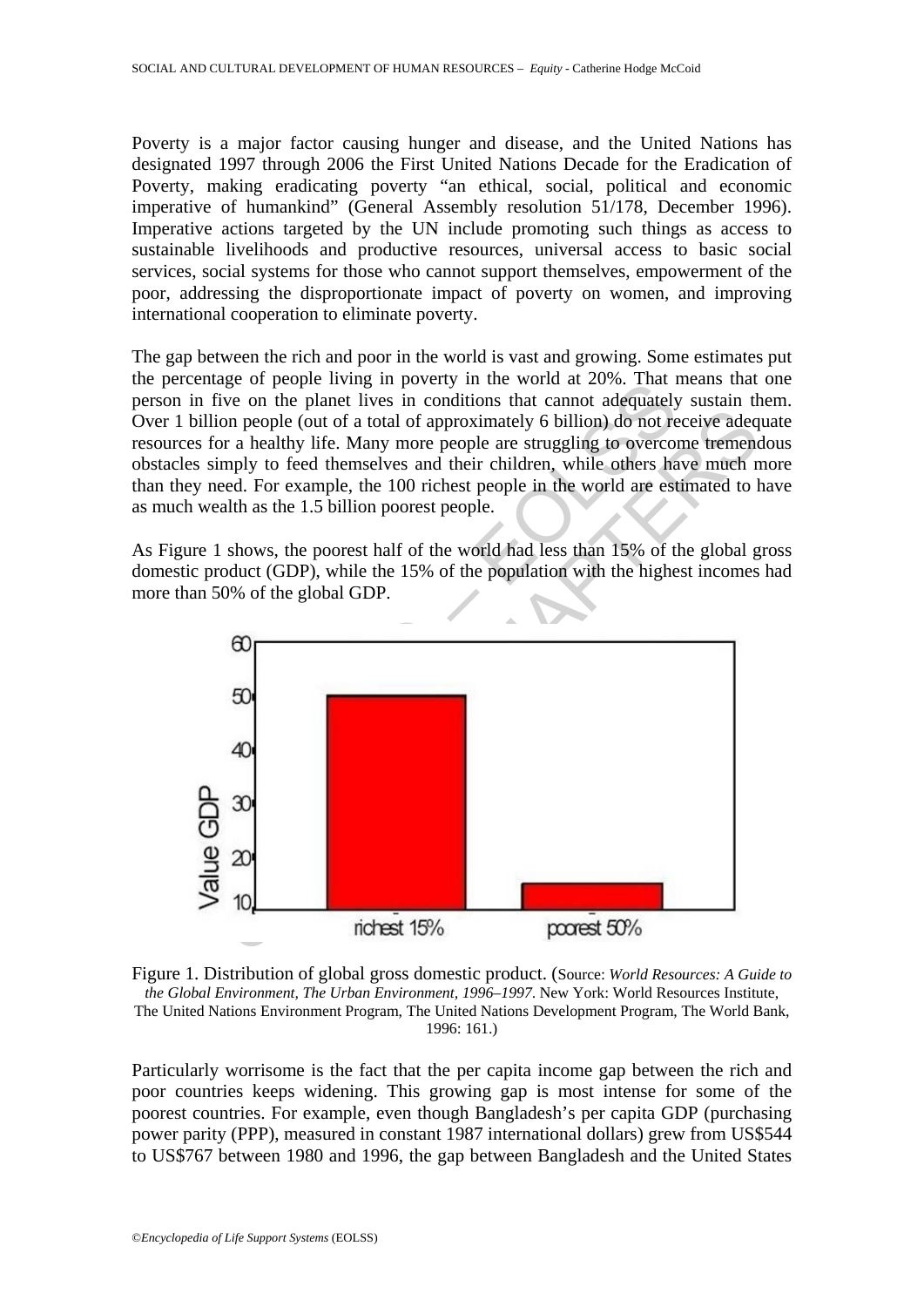grew from US\$17 199 in 1980 to US\$20 436 in 1996. Burundi's per capita GDP actually declined in that period (from US\$591 to US\$448), so that country had no hope of reducing the growing inequity.

The severe problem of hunger and poverty in northeastern Brazil illustrates patterns that are happening around the world. While Brazil is one of the top economies in the world with a large number of people who are very wealthy, 40% of its population lives in poverty and its infant mortality is among the highest in Latin America, with the northeast and some other regions having rates as high as some of the poorest countries in Africa. Brazil used the approach of the industrial countries of England, France, and the US, building industries and cash crops for export to create jobs and hoping the benefits would "trickle down" to the bottom. But that has not happened. Communal land was expropriated or privatized, and large numbers of peasants became deprived of land that they had used for subsistence, had to work for wages that are inadequate to buy food, while structural adjustment policies demanded by international lending agencies resulted in the reduction of social support programs that had acted as a buffer for the poor.

would unkele town to the bottom. But that has not they<br>as expropriated or privatized, and large numbers of peasants because<br>they had used for subsistence, had to work for wages that are<br>of, while structural adjustment poli From the state and to work for wages that are inadequated while structural adjustment policies demanded by international lensulted in the reduction of social support programs that had acted as a burst casual to the reducti The northeastern region has been dependent on sugar as the focus of the economy for more than four hundred years, with class relations between a plantation-owning elite and a large population of peasant wage earners that cut sugarcane for a living established in the Portuguese colonial period. In that period, imported slaves (ancestors of many of the contemporary workers) were brought in to grow and process sugarcane. In the 1950s and 1960s, government policies that encouraged technological changes and increased sugar production for export resulted in the eviction of peasants from their lands and the flight to the cities in search of jobs. Poverty was extensive, and even those with jobs did not make enough to support their families adequately. For example, in 1989, the legal minimum monthly income was US\$40, while food alone for a family of four cost four times that much. In the mid-1980s, Brazil and other countries, heavily in debt to the World Bank and other Western financial institutions for loans to industrialize, were forced to renegotiate their loans to avoid default and to reduce government spending, including on public welfare, housing, education, and health. This put even more pressure on the poorest people.

While the patterns of poverty are most acute in poorer countries, hunger is a problem even in the wealthiest countries, for there is no solid foundation that ensures that adequate food and other necessities are available to everyone, even the employed. It costs much more to live in the wealthier countries, but millions of their people are paid lower wages than those needed to support a minimally decent standard of living for households with children. For example, one charity (Second Harvest) estimated that in 1997 in the United States 40% of the households seeking food aid had at least one person who was employed. The minimum wage of US\$5.50 an hour in the US may seem high by the standards of developing countries, but it is not enough for many to pay for both food and shelter in cities like New York and Los Angeles, and the employed make up a part of the population who lives in homeless shelters in those cities.

In wealthy countries, poverty is not determined simply by material wealth, but how the poor do relative to the rest of the society. How wealth is distributed among groups is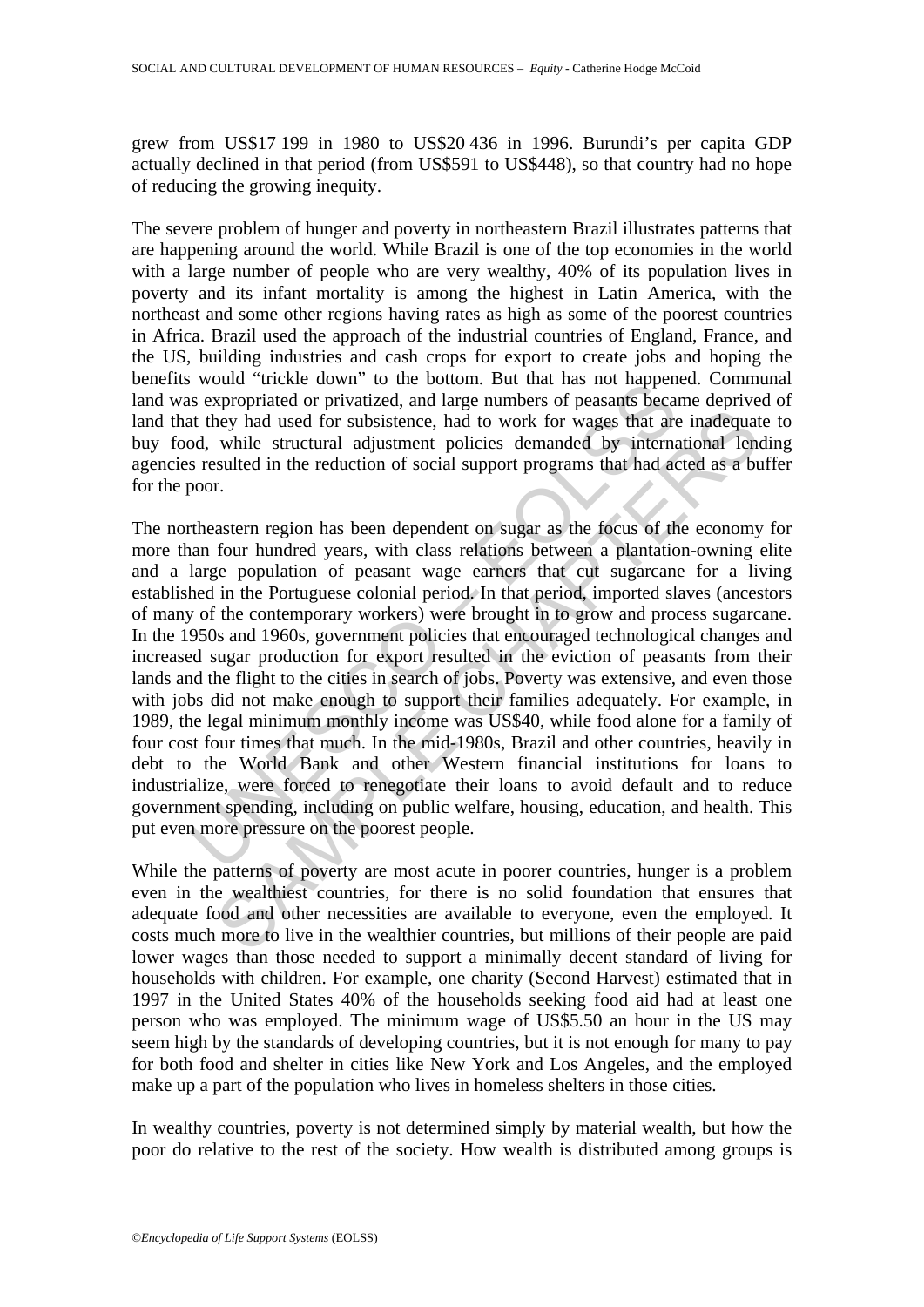indicative of their health status. People in wealthy countries with the smallest proportion of the population in relative poverty, with the smallest range of incomes, have better health than do people in wealthy countries with more inequity. For example, the United States and Japan had similar income distributions and life expectancy in 1970, but today, Japan has the highest life expectancy in the world (80 years) as well as the most egalitarian income distribution, while income inequity has grown in the US, and the US ranks 13th in life expectancy.

In a world dependent on having money, hunger is primarily caused by poverty and the inability to buy food. Hunger and malnutrition are major factors in disease and death. While famine as a cause of hunger has decreased, the aching, endemic continual hunger caused by poverty has increased. For example, although post-colonial India has been highly successful in preventing famines in its fifty years of independence, it still has endemic hunger, but those continuing Indian deaths do not receive the attention that is given to famine.

by powery has incleased. Tor example, annough post-colonar<br>successful in preventing famines in its fifty years of independent<br>changer, but those continuing Imdian deaths do not receive the z<br>formine.<br>Transition of the seco unger, but those continuing Indian deaths do not receive the attention in mine.<br>
sing endemic hunger caused by poverty continues to be largely ignore<br>
sing endemic hunger caused by poverty continues to be largely ignore<br>
a The increasing endemic hunger caused by poverty continues to be largely ignored by the press and public, and sometimes even denied by state agencies and the hungry themselves. Why is this endemic hunger ignored or denied, or so often perceived as a medical problem rather than a problem of poverty? Governments often refuse to acknowledge hunger because it is an admission that they have failed to provide adequately for their people, but even the hungry learn to misidentify hunger as having medical or other causes, as anthropologist Nancy Scheper-Hughes' work in Brazil illustrates. Some of the difficulty in adequately perceiving causes of hunger and other social patterns of inequity grows out of the kinds of theories that are used to explain inequity.

### **4. Theories about Inequity**

While many diverse theories have been used to explain the causes of inequity and of the growing economic gap between industrialized and less industrialized countries and between the rich and poor in the world, for the purposes of this volume, theories can be divided into three types (1) top-down theories, (2) bottom-up theories, and (3) ecological justice theories. These theories cut across many academic disciplines and have been used to look at patterns in diverse groups and geographical regions. While theories are used to make sense out of reality, they are also used to maintain or transform social systems. Consequently, theories always reflect the social positions and intentions of those using them, and can be used either to perpetuate inequity or to reduce and eliminate it.

#### **4.1. Top-down Theories**

Top-down kinds of theories reflect the perspective of the affluent in the world, the elites, whether inside countries or between them, and support the maintenance of their positions. Top-down theories assume that the status quo is the "normal" pattern and that any problems with it, such as inequity, are inevitable, the fault of those who are at the bottom, or will automatically be corrected as the world "modernizes," industrializes, or "develops." This kind of perspective has been used by the privileged in the world to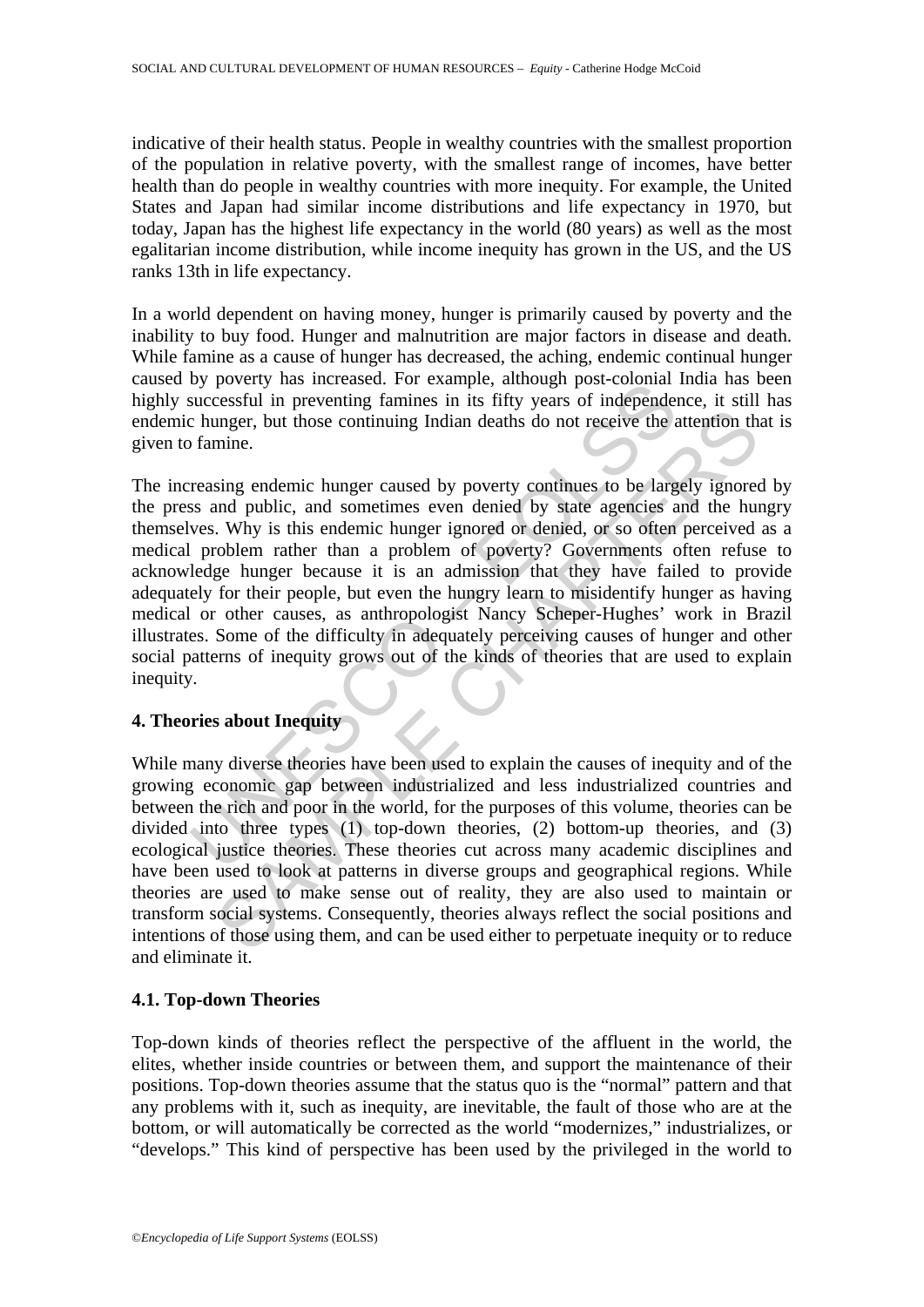rationalize and justify their own positions and has taken many ingenious cultural forms, sometimes expressed in sexist, racist, ethnocentric, and elaborate social class or caste patterns that have been rationalized within educational, religious, family, economic, and other institutions, including scholarly arenas.

The top-down approach has been particularly influential in wealthy Western countries in the North. The work of Simon Kuznets illustrates this kind of scholarly perspective in Western economics which projects that the gap between rich and poor will disappear over time. Kuznets sees domestic income inequality as a by-product of development, but suggests that the gap reduces as industrialization occurs. Similarly, some scholars, such as Marion J. Levy, Jr., focusing on the process of "modernization" suggest that the gap will be narrowed when modern values and institutions are adopted. That kind of approach implies that the gap between rich and poor is basically a cultural problem in which the cultural values (and institutions) of industrialization are lacking in poorer countries and is an approach strongly critiqued by many from the South, such as Walter Rodney, discussed in the Section 4.2.

To a nationwed with inductin vatures and instantinual and instantinual and the minimizes and institutions of industrialization are lacted the cultural values (and institutions) of industrialization are lacted as and is an cultural values (and institutions) of industrialization are lacking in pointing and is an approach strongly critiqued by many from the South, such as W.<br>
scussed in the Section 4.2.<br>
p-down perspective, high population gro Under a top-down perspective, high population growth is usually seen as a major factor in unsustainable development, for it is assumed to hamper economic growth and be responsible for poverty, hunger, environmental devastation, and political instability. The two major top-down theories to explain population growth are the neo-Malthusian position and the theory of the demographic transition. Both models are ethnocentric in their assumptions that those in poorer countries are "overpopulating," and being less rational and modern than those in richer countries. Transition theorists particularly tend to ignore the way human populations all through history have adjusted their fertility in response to their own economic and social environments and act as if reduced fertility is unique to industrialization.

Some top-down theories are rooted in a biological determinism which incorrectly assumes an inevitability to human "nature" that it does not have, such as assuming that men inherently are programmed to dominate women. Much capitalist economic analysis (like Walter Rostow's influential stages of economic development theory) similarly assumes that there is an inherently competitive, even domineering nature to humans that is not supported by studies in diverse kinds of cultures. Numerous social science studies suggest that human interaction might more easily be understood to be based on the need to cooperate, the need to use culture or social patterns to survive. Even inside the competition of capitalism, people cooperate to make society work, and all human societies depend on such social cooperation.

#### **4.2. Bottom-up Theories**

Bottom-up theories consider the perspective of the most disenfranchised and suggest that objective, material circumstances (such as economic opportunities or political power) within and between groups keep them from achieving equity. Dependency theorists, often using Immanuel Wallerstein's influential "world system" model or the work of Andre Gunner Frank, argue that the development of poor countries is retarded and dependent because their economies have been shaped since the colonial period of the sixteenth century to benefit the countries who are now industrialized. Wallerstein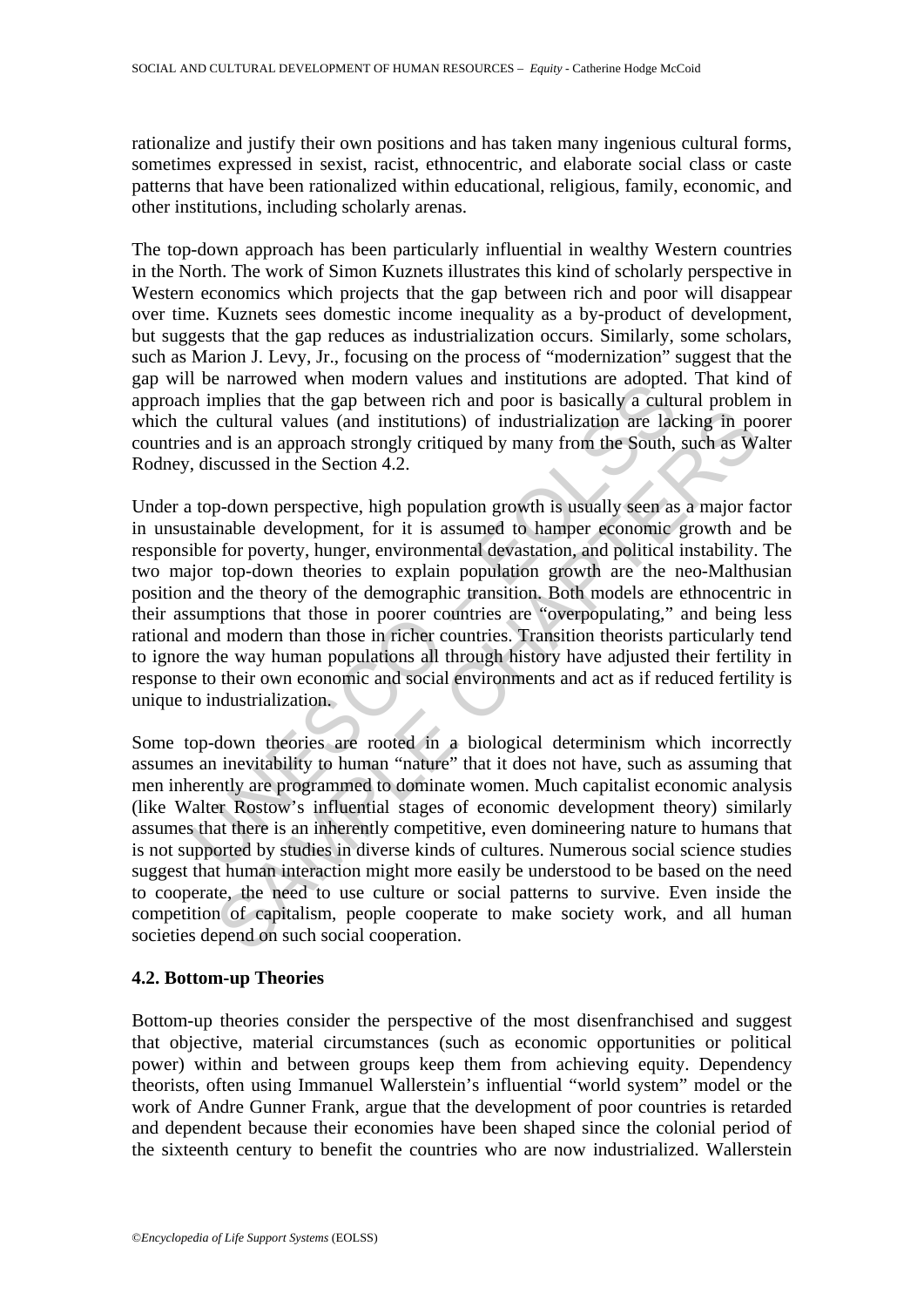argues that inequality is a product of the basic forces driving the capitalist world economy and the end of inequality is tied to the end of capitalism.

Similarly, the work of Indian economist Amartya Sen, recently recognized with the Nobel Prize, uses a bottom-up approach. Sen consistently demonstrates how inequity, in whatever form it shows itself, costs more than is typically calculated with a simple economic approach and consequently has to be corrected using more comprehensive approaches. Unemployment, for example, can have a chain reaction of consequences that include increasing racial, national, and gender inequities, family breakdown, psychological harm, and loss of political leverage. Unlike many other bottom-up theorists, Sen finds some commonality in processes producing inequity in both wealthy groups and areas as well as among the poor. His work on famine suggests that its causes are rooted in economic, social, and power processes that do not provide adequate distribution to all who need it, particularly the poor. At the same time, Sen recognizes that high income alone does not guarantee the absence of inequity. It is possible to be wealthy, for example, and still to be socially stigmatized, such as for being physically or mentally handicapped, or to be wealthy and still not be able to participate politically. Thus, Sen suggests that wealth alone does not eliminate inequity.

and areas as were as anong une poor. Ins work on an amazon and areas as were at in economic, social, and power processes that do not proton to all who need it, particularly the poor. At the same time, h income alone does n 1 to all who need it, particularly the poor. At the same time, Sen recogn<br>coome alone does not guarantee the absence of inequity. It is possible to<br>nocome alone does not guarantee the absence of inequity. It is possible to Guyanese historian and political activist Walter Rodney, who was politically assassinated in 1980, provides another example of an influential bottom-up approach. His death illustrates how much has often been at stake in the struggle to reduce inequity in the world. Rodney put responsibility for Africa's underdevelopment on the European colonial systems that drained African wealth to build European affluence. Rodney saw this process as part of the global capitalist system in which even affluent countries without African colonies, such as the US, and their workers, benefited from the underdevelopment of Africa. That kind of bottom-up perspective implies that the poor are not the cause of their poverty. Instead, that poverty is a consequence of a broad social system of inequity.

Feminist analysis is another bottom-up perspective that is strongly interdisciplinary. Feminism makes the issue of gender central, suggesting that while women may have been ignored or devalued in social institutions (including academic texts), they nevertheless have always been central in human societies and consideration of the role of gender should be at the core of all disciplines. Feminism suggests that gender equity is the ultimate goal, and when this happens, feminism as a separate perspective will no longer be needed and will disappear. As a part of this theoretical integration, much recent feminist analyses, such as discussed by Henrietta Moore in anthropology, have recognized that all issues of equity have to be central to consideration and have integrated race, class, ethnicity, and gender in their works.

By outlining how significant the control of wealth and power is in mass societies, bottom-up theories help identify processes that disenfranchise people and help in mobilizing them for change. Far from monolithic, these bottom-up theories have included such diverse forms as the communal egalitarianism rooted in indigenous classless societies in Africa and other continents, the democratic socialism of Western European countries like Denmark or Finland, varieties of Islamic "socialism," Christian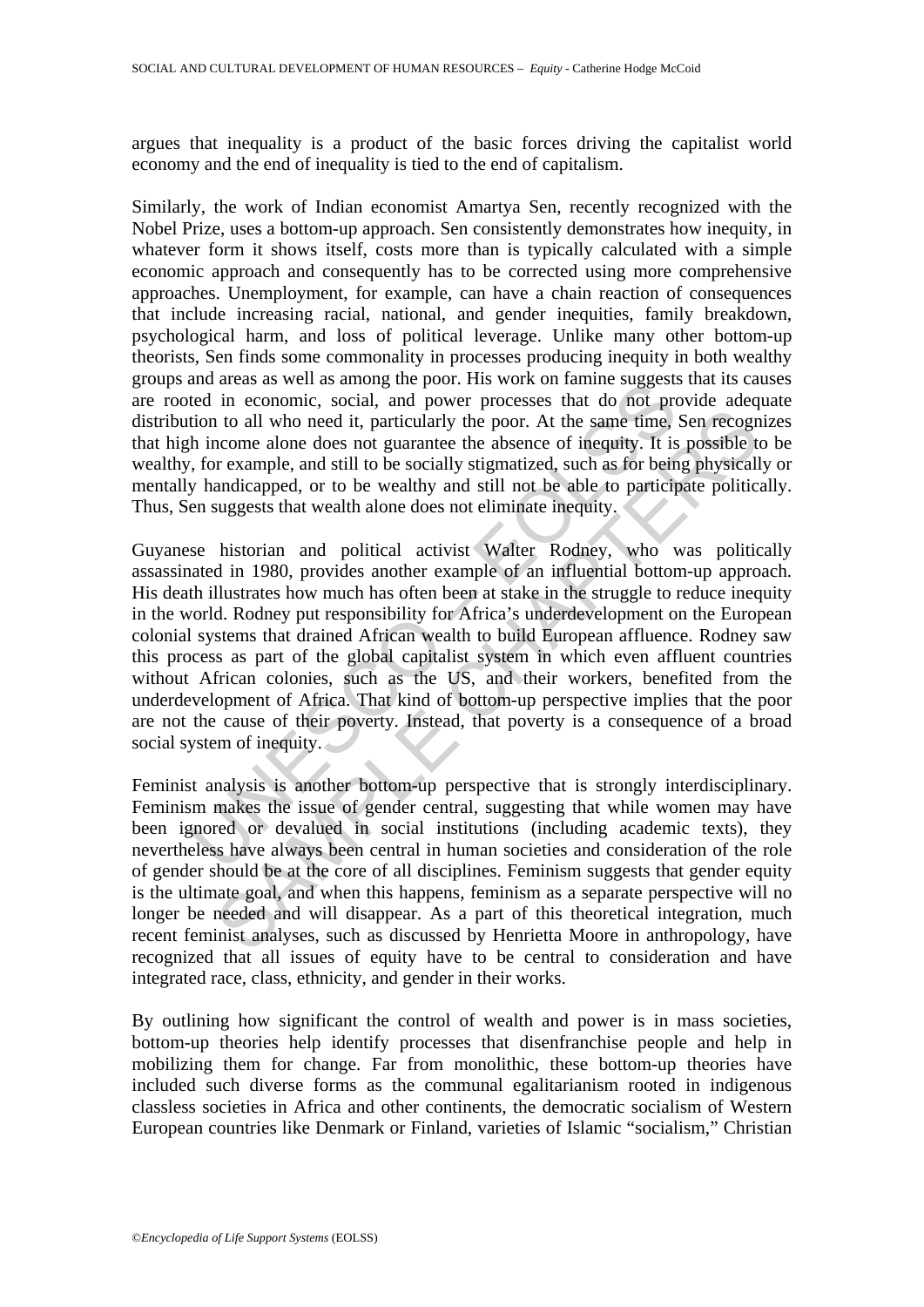or other religious "communalism," as well as the communist parties of the former Soviet bloc of countries and China.

-

- -
- -

## TO ACCESS ALL THE **22 PAGES** OF THIS CHAPTER, Visi[t: http://www.eolss.net/Eolss-sampleAllChapter.aspx](https://www.eolss.net/ebooklib/sc_cart.aspx?File=E1-11-08-02)

#### **Bibliography**

Braidoti R., Charkiewicz E., Hausler S., and Wieringa S. (1994). *Women, the Environment and Sustainable Development*. London and Santa Domingo, Dominican Republic: Zed Books in Association with INSTRAW. [A critical overview of the many approaches to including women and the environment in sustainable development.]

Franke R. W. and Chasin B. H. (1994). *Kerala: Radical Reform as Development in an Indian State*. Oakland, CA: The Institute for Food and Development Policy. [Analysis of successful mass organizing in one of the poorest areas of the world.]

**R.** Charkiewicz E., Hausler S., and Wieringa S. (1994). *Women, the*<br>*Dele Development.* London and Santa Domingo, Dominican Republic: Zed Boo<br>TRAW. [A critical overview of the many approaches to including women anable de **y**<br> **S**<br>
Charkiewicz E., Hausler S., and Wieringa S. (1994). *Women, the Environment*<br> *Development*. London and Santa Domingo, Dominican Republic: Zed Books in Associal<br>
Alcorition verview of the many approaches to incl Korten D. C. (1999). *The Post-Corporate World*. West Hartford, CT and San Francisco, CA: Kamarian Press and Berrett-Koehler Publishers. [A strong analysis of how to build a more humane local/global system from a development analyst from the center/right. This is a follow-up to his book, When Corporations Rule the World, which strongly attacked the unsustainability and injustice of global corporate capitalism.]

McCoid C. H. (1989). Dowry Deaths in India: A Materialist Analysis. Working Paper #188. Michigan State University, Office of Women in International Development. Women in International Development Publication Series. East Lansing, Michigan. [An analysis of dowry deaths in India within the global system, based on fieldwork in India.]

Robbins R. H. (1999). *Global Problems and the Culture of Capitalism*. Boston: Allyn and Bacon.[Provides a strong anthropological ecological analysis of the global capitalist system with discussions of many key works.]

Rodney W. (1982). *How Europe Underdeveloped Africa*. Introduction by Vincent Harding; postscript by A. M. Babu. First published 1972. Washington, DC.: Howard University Press. [A classic analysis of the roots of "underdevelopment" by a key critic from the southern hemisphere.]

Scheper-Hughes N. (1992) *Death Without Weeping: The Violence of Everyday Life in Brazil*. Berkeley: University of California Press. [A powerful ethnography of poverty in Brazil.]

Seligson M. A. and Passé-Smith J. T., eds. (1993). *Development and Underdevelopment.* Boulder and London: Lynne Rienner Publishers. [A good collection of readings by diverse bottom-up and top-down theorists on development.]

Sen A. K. (1999). *Development as Freedom : Human Capability and Global Need*. New York: Knopf. [A recent work from a major economic thinker on development and equity. Includes bibliographical references.]

World Resources Institute, The United Nations Environment Program, The United Nations Development Program, and The World Bank (1998). *World Resources 1998-99*. New York, Oxford: Oxford University Press. [A good reference book of many development indicators.]

#### **Biographical Sketch**